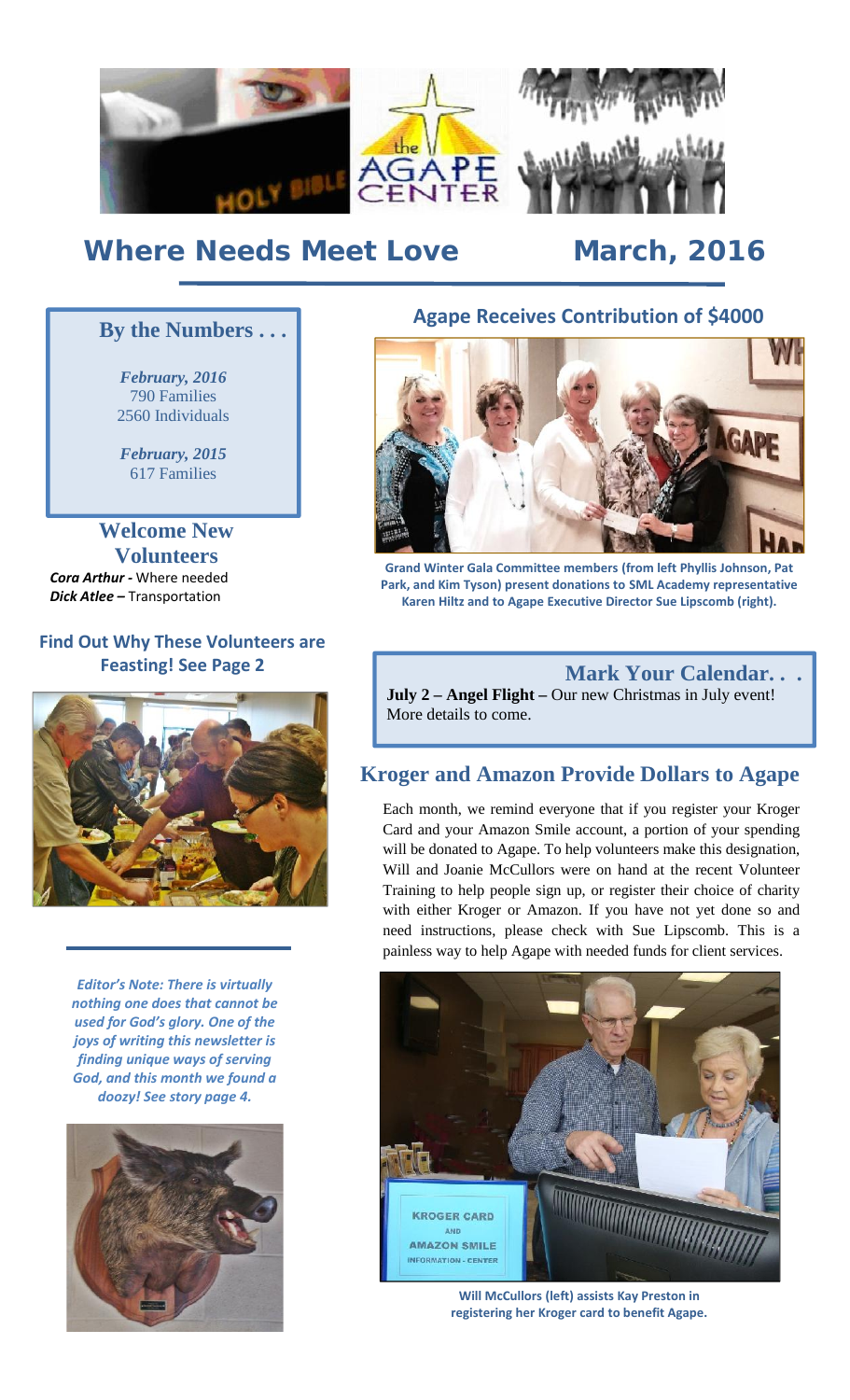# **Your Input is Important to Agape's Strategic Planning**

Recognizing that the Holy Spirit guides the ministry of The Agape Center, the Strategic Planning Committee has adopted Proverbs 15:22 as its guide*: Plans fail for lack of counsel, but with many advisors they succeed.*



**Sue Lipscomb, Executive Director, welcomed nearly 100 volunteers to the Training/Input Meeting.**

Counsel and advice has been sought from several sources, including a focus group comprised of Agape clients, from departmental leaders, and from nearly 100 volunteers who provided counsel during the training session on March 12.

The Committee has also completed its SWOT analysis, an assessment of the Strengths (finances, staff, and facilities), Weaknesses (for purposes of overcoming), Opportunities (programs, ministries, services, funding options) and Threats (the



**Betty Ann Allen led the Pantry volunteers during their input session.**

economy, government regulations etc) facing The Agape Center.

The Prayer Team, led by Marion Reed, is continuing to lift up this effort daily.

The committee will analyze the input from these various sources, and then develop a plan for The Agape Center covering the next 3-5 years. This plan will be presented to the Board in April for their review and approval, and the leadership will then continue to address the issues and opportunities that are identified.

If anyone would like the teaching notes from these sessions, or if you have not been able to be involved in any of the input sessions and would like to offer your ideas, contact Jan Hogle: tofinishstrong@gmail.com.



**Monica Berger and Kris McKenzie led the Store/Clothing/Warehouse volunteers during their input session.**



**Jan Hogle shared with Agape volunteers the factors influencing poverty, challenging participants to gain a greater understanding of our clients based on understanding their world view.**



**Mentors shared their ideas on how to better relate with clients.**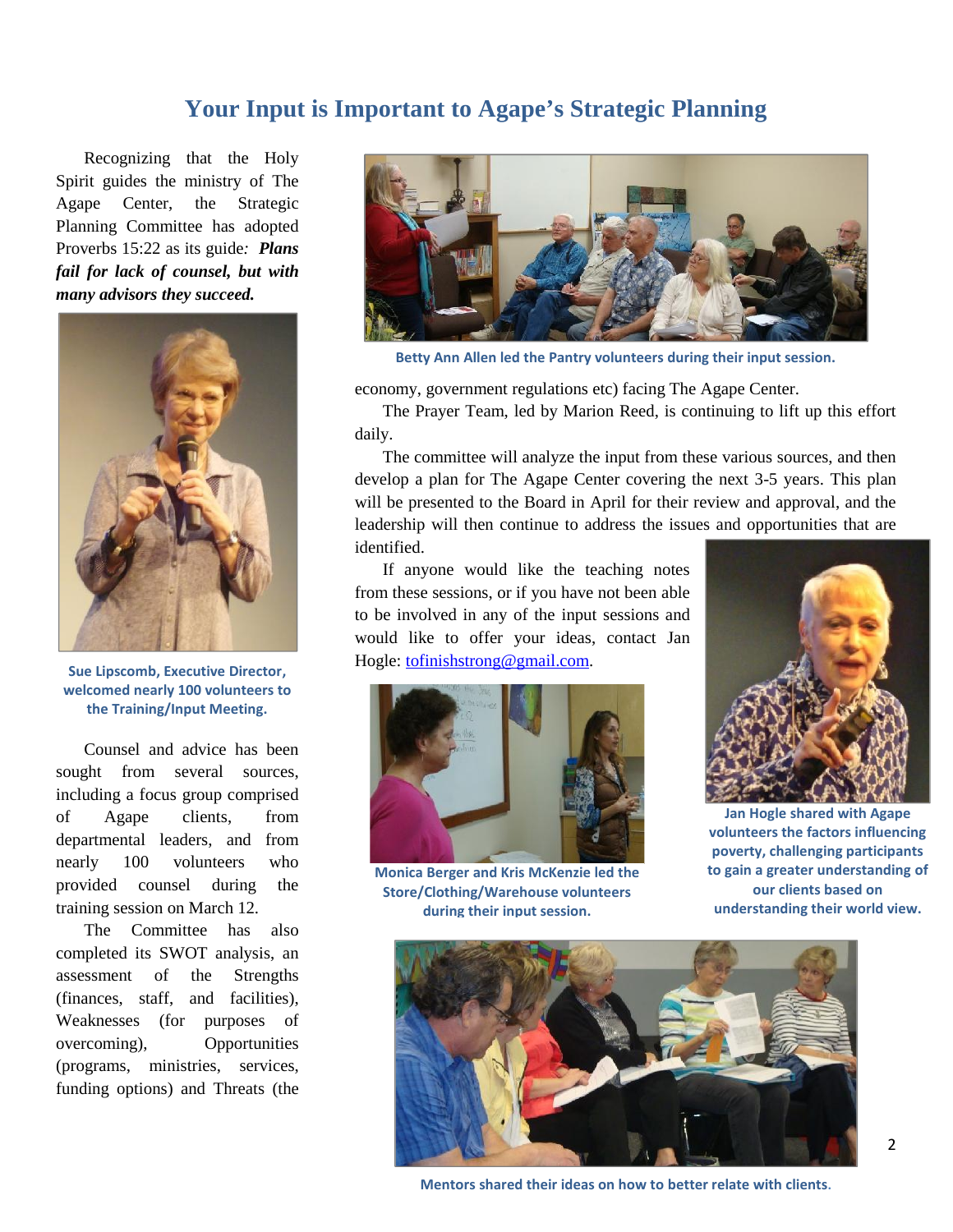# **GOD STORIES**

# **Agape Client Feels Power of Prayers**

Kaye Hale has experienced the power of prayer in a personal and profound way. She had served as director of the West End Center for Children in Roanoke for 25 years. After that many years, she had developed a network of friends, children and grandchildren of children she had served over the years. It was a multi-generational network of individuals and churches who turned their hearts to the Lord on her behalf during a recent period of devastating attacks on her body.

Kaye had not been sick, and does not remember exactly what happened. However, in November, 2015 her son said he heard her calling him, and he rushed her to Franklin Memorial Hospital. The next day she was transferred to Roanoke Memorial Hospital, where the doctors found that the blood supply to her colon had collapsed and essentially her colon had died. She was in a coma, with complete kidney failure and infections. The doctors saw no way of recovery after she endured five surgeries, eleven procedures, kidney dialysis, pneumonia and other respiratory issues, seven weeks in the hospital and two weeks in the nursing home for rehabilitation. It was a period which she has little memory, but has been described to her by others. When she finally left the nursing home, on her 'own steam', she returned home for recovery.

Kaye has been home for six weeks now, and still needs additional surgery later this spring.

She says, "The fact that I'm alive at all is truly a miracle. I don't remember the worst of it, which is also a blessing. And then to have my kidneys recover, no longer requiring dialysis is extraordinary; the doctors never expected that to happen! All of this has given me the desire to strengthen my relationship with God. An added benefit is that my son has also sought to strengthen his relationship with God. After so many miracles, we know that God is with us and has a purpose for us."



**Kaye Hale**

### **God Provides Agape "Fleet"**

When you purchase used vehicles, you are sometimes in for repairs! After many months of good service from last year's purchase of the box truck, the repair estimate far exceeded the budget. So the Agape Prayer Team lifted the need to the Lord, and Jack Lipscomb put on his negotiating hat. God provided by allowing the repair shop to donate the parts, only charging for the labor.

Then, a second blessing came when a refrigerated box truck became available within the budgeted amount. So now, Agape is blessed with two trucks, enabling more pick-ups and less delays for food (five days/week) and furniture and other items as needed. Praise Be To God!



**A refrigerator box truck is the second vehicle added to the Agape Fleet.**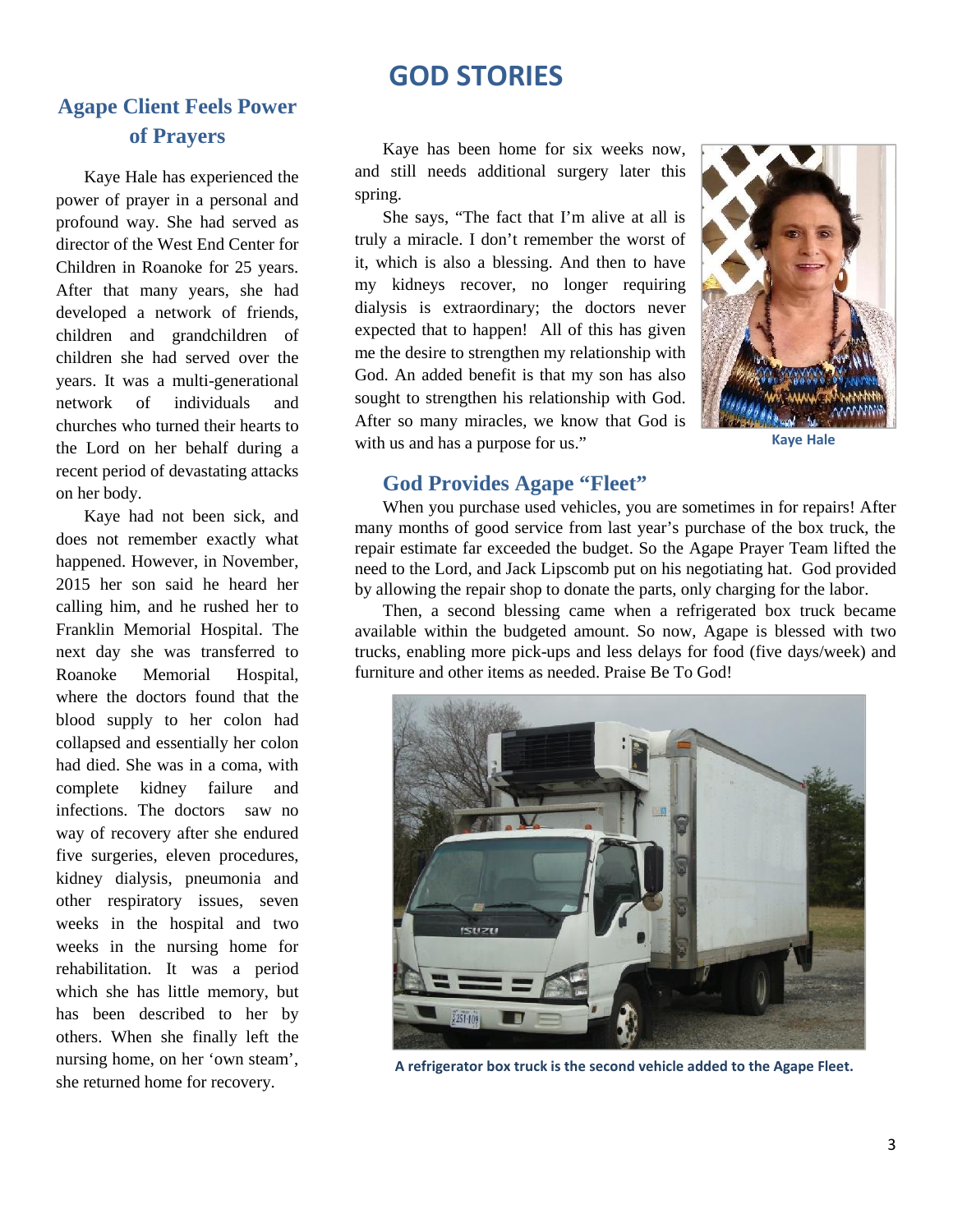# **RESPONDING TO GOD'S VOICE**

# **Hunters for the Hungry Supply Venison to Agape**



A frequent compliment we receive from Agape clients is thanks for the deer meat that is provided throughout the winter months by Hunters for the Hungry. Some of the venison is provided by Evans Wild Game Processing facility in Bedford, owned and operated by Dennis Evans. Walking into the processing facility was such a pleasant surprise. It wasn't splattered with blood on the walls and it didn't smell of meat! In fact, one is greeted with beautiful exhibitions of wild life, including the wild boar on page 1, the muzzleloaders held by a deer's hooves (above), and even a beautiful pheasant. But more significant to Dennis Evans is the antique equipment from his parent's grocery store that he uses for his avocation.

Dennis' parents opened Evans Grocery north of Lynchburg in 1950. His dad began processing wild game for Hunters for the Hungry in the early 1990's, and Dennis decided to continue the processing service after his father passed away in 2005 and the family closed the grocery.

Dennis has several pieces of equipment that have been operated for decades and are still working in the spotless processing section of his facility. He has three employees who work fulltime during the eleven-week hunting season that runs from October through January: the skinner, the butcher, and the packager. The butcher is Bob Espinosa, who has been a butcher for over 50 years. Bob will be 80 years old when he retires this year, a loss that pains Dennis to even talk about. Dennis's family members also help as the season gets busy.



**Dennis Evans with his favorite Butcher Boy meat saw and some ground venison.**

Dennis's operation is small, as he continues to work full-time for the DMV. He says, "I am fortunate that I have a job that I am able to take a block of time off during the season in order to work full time processing the wildlife. I am able to take all of my vacation at the same time in order to do this."

He only processes for hunters' personal use and for the Hunters for the Hungry program, a state-wide network of processors that gives discounts to hunters to process their bounty when it will be donated to local food pantries. Hunters pay a discounted fee of \$45/deer and Agape transportation volunteers pick it up after it is processed at the Evans' facility.

About 1200-1400 pounds are processed at his facility each year, which is about 40-75 deer. This past season was a particularly heavy harvest, and Agape received about 1000 pounds of venison from the Hunters.

Dennis says, "When you are processing the meat, you just look at it as another deer. However, when the Agape truck pulls up to get the meat, it really sets in. This is not just another deer; it is for a family who will enjoy a special treat. We make a point of providing a variety of cuts, roasts, steaks, tenderloins and ground meat, so that people have assortment of venison."

*Editor's Note: The hunters must pay the processing discounted processing fee for each deer they donate to Agape. If you would like to help cover some of the cost for the processing, you can make a contribution to Agape with a notation that it is for Hunters for the Hungry.*